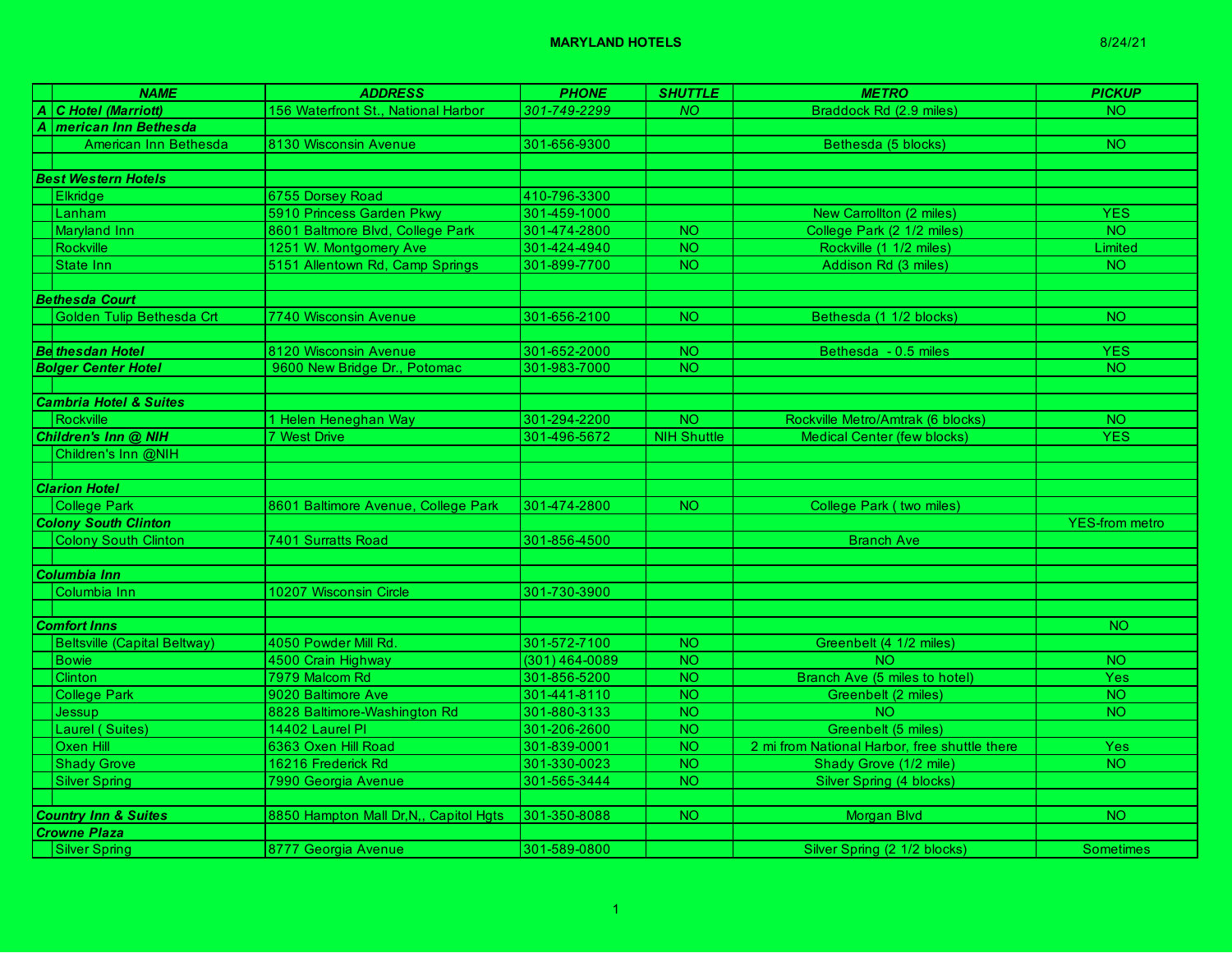## **MARYLAND HOTELS** 8/24/21

| <b>NAME</b>                     | <b>ADDRESS</b>                           | <b>PHONE</b>   | <b>SHUTTLE</b>  | <b>METRO</b>                                   | <b>PICKUP</b>             |
|---------------------------------|------------------------------------------|----------------|-----------------|------------------------------------------------|---------------------------|
| <b>Shady Grove</b>              | 3 Research Ct., Rockville, 20850         | 301-840-0200   | NO.             | Shady Grove (1 1/4 miles)                      | <b>YES-CALL</b>           |
|                                 |                                          |                |                 |                                                |                           |
|                                 |                                          |                |                 |                                                |                           |
| Days Inns                       |                                          |                |                 |                                                |                           |
| <b>Camp Springs</b>             | 5151 Allentown Rd.                       | 301-899-7700   | $\overline{NO}$ | Addison Rd (3 miles)                           | NO <sub>1</sub>           |
| <b>Capitol Center</b>           | 55 Hampton Pk Blvd                       | 301-336-8900   | <b>NO</b>       | Addison Rd (2 1/2 miles)                       | <b>NO</b>                 |
| Lanham                          | 9023 Annapolis Rd                        | 301-459-6600   | <b>NO</b>       | New Carrollton (1 mile)                        | <b>NO</b>                 |
| Laurel                          | 13700 Baltimore Blvd                     | 301-470-4406   | <b>NO</b>       | Greenbelt (4 1/2 miles)                        | NO <sub>1</sub>           |
| <b>Silver Spring</b>            | 8404 13th St                             | 301-588-4400   | <b>NO</b>       | Silver Spring (5 blocks)                       | <b>YES</b>                |
|                                 |                                          |                |                 |                                                |                           |
| <b>Double Tree</b>              |                                          |                |                 |                                                |                           |
| Annapolis                       | 210 Holiday Ct.                          | 301-805-5563   | <b>NO</b>       | New Carrollton (15 min)                        | <b>NO</b>                 |
| Largo                           | 9100 Basil Court                         | 301-773-0700   | $\overline{NO}$ | Largo Town Ctr - call for pickup               | <b>YES</b>                |
| Silver Spring                   | 8727 Colesville Rd                       | (301) 589-5200 | <b>NO</b>       | Silver Spring (0.3 miles)                      | NO <sub>1</sub>           |
| <b>EconoLodge Hotels</b>        |                                          |                |                 |                                                |                           |
| <b>Bowie</b>                    | 4500 Crain Hwy.                          | 301-805-5563   | <b>NO</b>       | New Carrollton (15 min)                        | <b>NO</b>                 |
| Clinton                         | 7851 Malcom Road                         | 301-856-2800   | <b>NO</b>       |                                                |                           |
| Laurel                          | 9700 Washington Blvd                     | 301-776-8008   | <b>NO</b>       | Greenbelt (2 1/2 miles)                        | <b>NO</b>                 |
| <b>Takoma Park</b>              | 7411 New Hampshire Avenue                | 301) 439-3003  | <b>NO</b>       | Takoma Park (2 mi)                             | <b>NO</b>                 |
|                                 |                                          |                |                 |                                                |                           |
| <b>Embassy Suites Hotel</b>     | 4300 Military Road, NW                   | 202-362-9300   | <b>NO</b>       | Friendship Hgts/Western Ave/Chevy Chase<br>abd | above Metro stop          |
| <b>EVEN Hotel</b>               | 1775 Rockville Pike                      | 301-881-3836   | $\overline{NO}$ | Twinbrook (0.2 miles) 5 min walk               | dropoff available         |
| <b>Extended Stay America</b>    |                                          |                |                 |                                                |                           |
| Gaithersburg                    | 205 Professional Drive                   | 301-869-9814   | <b>NO</b>       | Shady Grove (20 minutes)                       | <b>NO</b>                 |
| Germantown                      | 12450 Milestone Center Drive             | 301-540-9369   | <b>NO</b>       |                                                |                           |
| <b>Fairfield Inn (Marriott)</b> | 13700 Baltimore Ave.                     | 301-498-8900   | <b>NO</b>       | Greenbelt (4 1/2 miles)                        | NO.                       |
|                                 |                                          |                |                 |                                                |                           |
| <b>Gaylord Hotel</b>            | 201 Waterfront St., National Harbor, Md. | 301-965-4000   | $\overline{NO}$ | see HANDOUT                                    | <b>NO</b>                 |
| <b>Hampton Inns</b>             |                                          |                |                 |                                                |                           |
| <b>Camp Springs/Andrews AFB</b> | 5000 Mercedes Blvd, Camp Springs         | 240-532-5510   | $\overline{N}$  | Branch Ave (2 blocks)                          | <b>Yes if Called</b>      |
| <b>College Park</b>             | 9670 Baltimore Ave., College Park        | 301-345-2200   | $\overline{NO}$ | College Park (5 min)                           | <b>NO</b>                 |
| Gaithersburg                    | 960 N Frederick Ave, Gaithersburg        | 301-990-4300   | $\overline{NO}$ |                                                |                           |
| Germantown                      | 20260 Goldenrod Lane                     | 301-428-1300   | <b>NO</b>       | Shady Grove (7 miles)                          | NO <sub>1</sub>           |
| Glenarden                       | 2901 Campus Way North                    | 301-322-3200   | From metro      | Largo and New Carrollton                       | <b>YES</b> , need to call |
| Landover                        | 9421 Largo Drive, W, Landover            | 301-499-4600   | <b>NO</b>       | Largo Town Center                              | <b>Yes if Called</b>      |
| Oxon Hill                       | 250 Waterfront Street                    | 301-567-3531   |                 |                                                |                           |
| <b>Silver Spring</b>            | 8728-A Colesville Rd, Silver Spring      | 301-588-5887   | <b>NO</b>       | Silver Spring (2 1/2 blocks)                   | <b>YES</b>                |
| <b>Harborside Hotel</b>         | 6400 Oxon Hill Road, Oxon Hill           | 301-749-9400   | <b>NO</b>       | <b>Cab/Super Shuttle/ Gaylord Shuttle</b>      | <b>NO</b>                 |
| <b>Hilton</b>                   |                                          |                |                 |                                                |                           |
| <b>Hilton Gaithersburg</b>      | 620 Perry Parkway                        | 301-977-8900   | Private Co      | Shady Grove (15 min)                           | <b>YES</b>                |
| <b>Hilton Garden Inn</b>        | 7301 Waverly Street, Bethesda            | 301-654-8111   | <b>NO</b>       | Bethesda Metro - 1 block                       |                           |
| <b>Hilton Homewood Suites</b>   | 14975 Shady Grove Road                   | 240-507-1900   | <b>NO</b>       | Shady Grove (4 min)                            | <b>YES-Need to Call</b>   |
| <b>Hilton Rockville</b>         | 1750 Rockville Pike                      | 301-977-8900   | <b>NO</b>       | Twinbrook Metro (across the street)            | <b>NO</b>                 |
| Hilton Garden Inn Silver Spring | 2200 Broadbirch Drive                    | 301-622-3333   |                 | Silver Spring (7 miles)                        | <b>NO</b>                 |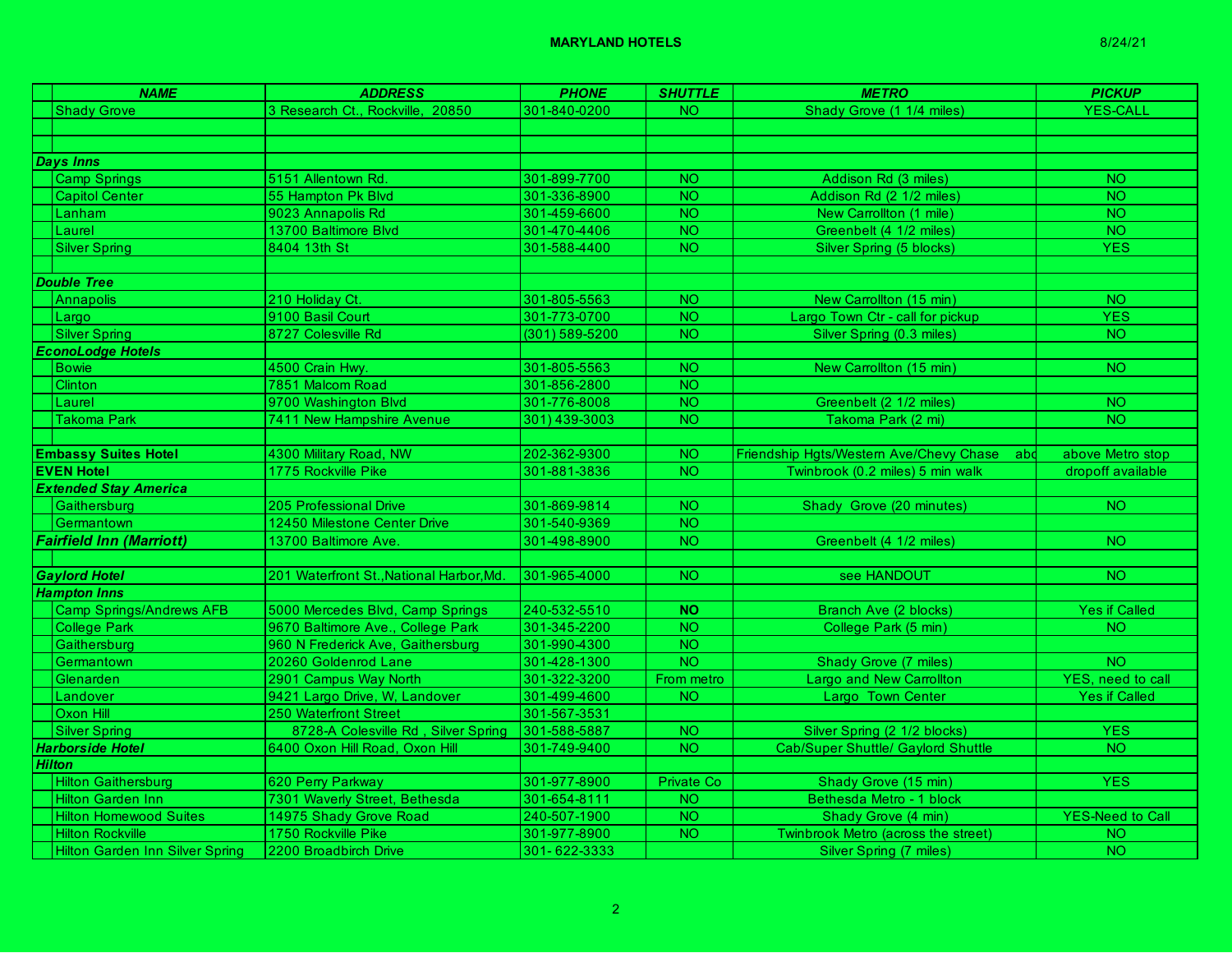|                                         | <b>NAME</b>                       | <b>ADDRESS</b>                   | <b>PHONE</b> | <b>SHUTTLE</b>  | <b>METRO</b>                                                 | <b>PICKUP</b>                |
|-----------------------------------------|-----------------------------------|----------------------------------|--------------|-----------------|--------------------------------------------------------------|------------------------------|
|                                         | Canopy by Hilton                  | 940 Rose Ave, North Bethesda     | 301-882-9400 | NO.             | White Flint- 5 minute walk                                   | NO <sub>1</sub>              |
|                                         |                                   |                                  |              |                 |                                                              |                              |
|                                         | <b>Holiday Inns</b>               |                                  |              |                 |                                                              |                              |
|                                         | <b>Camp Springs - Andrews AFB</b> | 5001 Mercedes Boulevard          | 301-423-2323 | NO <sub>1</sub> | <b>Branch Avenue</b>                                         | <b>YES - Call from Metro</b> |
|                                         | <b>College Park</b>               | 10000 Baltimore Avenue           | 301-345-6700 | NO.             | Greenbelt (5 miles) Kiss & Ride Side                         | <b>Call hotel from Metro</b> |
|                                         | Colombia                          | 7900 Washington Blvd.            | 410-799-7500 |                 |                                                              |                              |
|                                         | Gaithersburg                      | 2 Montgomery Village Avenue      | 301-948-8900 |                 | <b>Shady Grove (4 miles)</b>                                 | With reservations            |
|                                         | Greenbelt                         | 7200 Hannover Drive              | 301-982-7000 | <b>YES</b>      | Greenbelt (3 miles)                                          | <b>Call hotel from Metro</b> |
|                                         | Laurel                            | 15101 Sweitzer Lane              | 301-953-2636 |                 | Greenbelt (6 miles)                                          | NO <sub>1</sub>              |
|                                         | Largo                             | 9101 Basil Court                 | 301.636.6090 | NO.             |                                                              |                              |
|                                         | Solomon's Island                  | Rte 2 & 4, 155 Holiday Dr        | 301-326-6311 |                 |                                                              |                              |
|                                         | <b>Holiday Inn Express</b>        |                                  |              |                 |                                                              |                              |
|                                         | <b>Hyattsville</b>                | 6205 Annapolis Rd.               | 301-322-6000 | NO.             | New Carrollton (1 1/2 miles)                                 | <b>YES - Call from Metro</b> |
|                                         | Laurel                            | 14402 Laurel Pl.                 | 301-206-2600 | $\overline{NO}$ | Greenbelt (5 miles)                                          | <b>NO</b>                    |
|                                         | Rockville                         | 1775 Rockville Pike              | 301-881-2300 | NO <sub>1</sub> | Twinbrook (1 1/2 blocks)                                     | <b>NO</b>                    |
|                                         | <b>Silver Spring</b>              | 7990 Georgia Ave                 | 301-565-3444 | NO.             | Silver Spring (.3 miles)                                     | <b>YES - Call from Metro</b> |
|                                         | <b>Hotel at University of MD</b>  | 7777 Baltimore Ave               | 301-277-7777 | NO.             | College Park (1/2 mile)                                      | <b>YES - Call from Metro</b> |
|                                         | <b>Hyatt</b>                      |                                  |              |                 |                                                              |                              |
|                                         | <b>Hyatt Regency Bethesda</b>     | 1 Bethesda Metro Center          | 301-657-1234 | NO.             | Bethesda (adjacent)                                          |                              |
|                                         | <b>Hyatt Gaithersburg</b>         | 200 Skidmore Blvd., Gaithersburg | 301.527.6000 | <b>NO</b>       | Shady Grove (1 1/2 miles)                                    | <b>YES-CALL</b>              |
|                                         | <b>Indian Head Inn</b>            |                                  |              |                 |                                                              |                              |
|                                         | Indian Head Inn                   | 4640 Strauss Avenue              | 301-753-6090 | NO <sub>1</sub> | <b>NO</b>                                                    |                              |
|                                         | <b>Knights Inn</b>                |                                  |              |                 |                                                              |                              |
|                                         | Knights Inn Laurel                | 3380 Ft. Meade Road              | 301-498-5553 | $\overline{NO}$ | Greenbelt (6 1/2 miles)                                      |                              |
| <b>Marriott Hotels &amp; Courtyards</b> |                                   |                                  |              |                 |                                                              |                              |
|                                         | <b>Bethesda/Marriott Suites</b>   | 6711 Democracy Blvd              | 301-897-5600 |                 | Grosvenor (3 miles)                                          | <b>YES</b>                   |
|                                         | <b>Bethesda</b>                   | 5151 Pooks Hill Road             | 301-897-9400 |                 | <b>Medical Center</b>                                        | <b>YES</b>                   |
|                                         | N. Bethesda Conference Cntr       | 5701 Marinelli Road              | 301-822-9200 |                 | White Flint (1/2 block)                                      |                              |
|                                         | <b>Chevy Chase Courtyard</b>      | 5520 Wisconsin Avenue            | 301-656-1500 |                 | Friendship Heights (2 blocks) Western Ave Exit               | $\overline{NO}$              |
|                                         | College Park Hotel & Conf Cntr    | 3501 University Blvd. E          | 301-985-7300 | NO.             | Prince Georges Plaza Metro (1.5 miles)                       | NO <sub>1</sub>              |
|                                         | Columbia Courtyard                | 8910 Stanford Blvd               | 410-290-0002 |                 |                                                              |                              |
|                                         | <b>Gaithersburg Courtyard</b>     | 204 Boardwalk Place              | 301-527-9000 | <b>NO</b>       | Shady Grove (5 mins)                                         | NO <sub>1</sub>              |
|                                         | Greenbelt                         | 6400 Ivy Lane                    | 301-441-3700 |                 | Greenbelt (1 mile)                                           |                              |
|                                         | New Carrollton/Landover Crtyrd.   | 8330 Corporate Drive             | 301-577-3373 |                 | New Carrollton (1/2 mile)                                    | <b>YES</b>                   |
|                                         | Rockville Courtyard               | 2500 Research Blvd.              | 301-670-6700 |                 | Shady Grove (3 miles)                                        | <b>YES</b>                   |
|                                         | Silver Spring, Downtown           | 8506 Fenton Street               | 301-589-4899 |                 | Silver Spring (2 1/2 blocks)                                 | NO <sub>1</sub>              |
|                                         | <b>Silver Spring Courtyard</b>    | 12521 Prosperity Drive           | 301-680-8500 |                 | Silver Spring (7 miles)                                      |                              |
|                                         | Washingtonian-Gaithersburg        | 9751 Washingtonian Blvd          | 301-590-0044 |                 | Mont Shuttle   Shady Grove (Call from Metro Stop for pickup) | <b>Call from Metro</b>       |
|                                         | <b>Metro Points Hotel</b>         |                                  |              |                 |                                                              |                              |
|                                         | <b>New Carrollton</b>             | 8500 Annapolis Rd.               | 301-459-6700 | NO.             | <b>New Carrollton</b>                                        |                              |
|                                         | <b>Md Motel 6</b>                 |                                  |              |                 |                                                              |                              |
|                                         | <b>Camp Springs</b>               | 5701 Allentown Rd                | 301-702-1061 | <b>NO</b>       | Addison Road (3 miles)                                       | <b>NO</b>                    |
|                                         | <b>Capital Heights</b>            | 75 Hampton Pk Blvd               | 301-499-0800 | <b>NO</b>       | Addison Road (2 miles)                                       | NO <sub>1</sub>              |
|                                         | Gaithersburg                      | 497 Quince Orchard Rd.           | 301-977-3311 | <b>NO</b>       |                                                              |                              |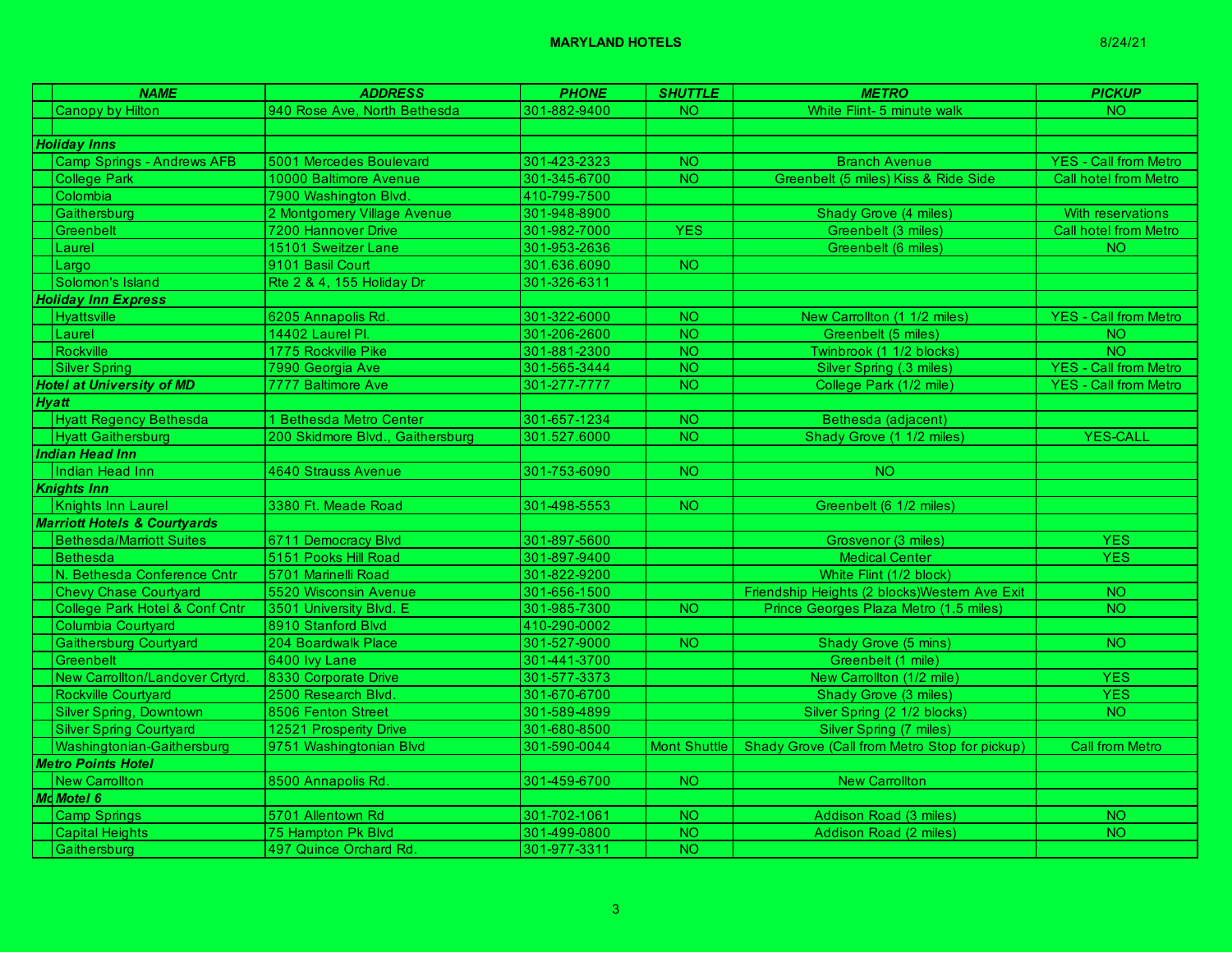|                  | <b>NAME</b>                            | <b>ADDRESS</b>                       | <b>PHONE</b>     | <b>SHUTTLE</b>  | <b>METRO</b>                     | <b>PICKUP</b>          |
|------------------|----------------------------------------|--------------------------------------|------------------|-----------------|----------------------------------|------------------------|
|                  | Laurel                                 | 3510 Old Annapolis Road              | $(301)$ 497-1544 | <b>NO</b>       |                                  |                        |
|                  | <b>MGM National Harbor</b>             | 7100 Oxon Hill Rd                    | 844-346-4664     | NO <sub>1</sub> | Metro to King St then NH2 bus    | NO.                    |
|                  | <b>National 4-H Center</b>             |                                      |                  |                 |                                  |                        |
|                  | National 4-H Center                    | 7100 Connecticut Ave., Chevy Chase   | 301-961-2801     |                 | Bethesda (3/4 mile)              |                        |
|                  | <b>Quality Inns</b>                    |                                      |                  |                 |                                  |                        |
|                  | Camp Springs/Andrew AFB                | 4783 Allentown Rd.                   | 301-420-2800     | NO <sub>1</sub> | <b>Branch Avenue</b>             | <b>NO</b>              |
|                  | <b>College Park</b>                    | <b>7200 Baltimore Blyd</b>           | 301-864-5820     |                 | College Park (1/2 mile)          | <b>Metrobus</b>        |
|                  | <b>Laurel (Quality Inn and Suites)</b> | 1 Second St.                         | 301-725-8800     | NO.             |                                  |                        |
|                  | <b>Rockville (Quality Suites)</b>      | 1380 Picard Dr.                      | 301-590-9800     | $\overline{N}$  | <b>Shady Grove (2 miles)</b>     | <b>YES</b>             |
|                  | <b>Takoma Park</b>                     | 7411 New Hampshire Avenue            | 301-439-3000     | NO.             | Fort Totten/Takoma (2miles)      | NO.                    |
|                  |                                        |                                      |                  |                 |                                  |                        |
|                  | Ramada Limited                         |                                      |                  |                 |                                  |                        |
|                  | <b>College Park</b>                    | 9113 Baltimore Ave.                  | 301-345-4900     | <b>NO</b>       | <b>College Park</b>              | <b>NO</b>              |
|                  |                                        |                                      |                  |                 |                                  |                        |
|                  | Ramada Hotels                          |                                      |                  |                 |                                  |                        |
|                  | Annapolis                              | 173 Jennifer Rd B                    | 301-261-8074     | <b>YES</b>      | <b>New Carrollton (FAR)</b>      | <b>NO</b>              |
|                  | <b>New Carrollton</b>                  | 8500 Annapolis Rd                    | 310-459-6700     |                 | <b>New Carrollton (FAR)</b>      | <b>YES</b>             |
|                  |                                        |                                      |                  |                 |                                  |                        |
|                  | <b>Red Roof Inns</b>                   |                                      |                  |                 |                                  |                        |
|                  | <b>College Park</b>                    | 9137 Baltimore Ave                   | 301-345-5000     | NO <sub>1</sub> | Greenbelt (2 miles)              | NO <sub>1</sub>        |
|                  | Laurel                                 | 12525 Laurel Bowie Road              | 301-498-8811     | <b>NO</b>       | Greenbelt (4 1/2 miles)          | NO.                    |
|                  | Oxon Hill                              | 6170 Oxon Hill Road                  | 301-567-8030     | <b>NO</b>       | <b>NO</b>                        | NO.                    |
|                  | Rockville                              | 16001 Shady Grove Rd                 | 301-987-0965     | <b>NO</b>       | Shady Grove (2 miles)            |                        |
|                  |                                        |                                      |                  |                 |                                  |                        |
|                  | R esidence Inns                        |                                      |                  |                 |                                  |                        |
|                  | Residence Inn Largo                    | 1330 Caraway Court, Upper Marlboro   | 301-925-7806     | <b>NO</b>       | Largo Town Center (1.2 miles)    | NO <sub>1</sub>        |
|                  | <b>Residence Inn Marriott</b>          | <b>7335 Wisconsin Avenue</b>         | 301-718-0200     |                 | Bethesda (2 blocks)              | NO.                    |
|                  | <b>Residence Inn Marriott</b>          | 192 Waterfront St., National Harbor  | 301-749-4755     | NO.             | <b>SuperShuttle from Airport</b> |                        |
|                  |                                        |                                      |                  |                 |                                  |                        |
|                  | R <b>ockwood Manor</b>                 | 11001 MacArthur Blvd, Potomac        | 301-563-7510     | NO <sub>1</sub> | 17 miles - out beyond Cabin John |                        |
|                  |                                        |                                      |                  |                 |                                  |                        |
|                  | <b>Royal Pine Inn</b>                  |                                      |                  |                 |                                  |                        |
|                  | <b>Royal Pine Inn</b>                  | 9113 Baltimore Avenue                | 301-345-4900     | NO <sub>1</sub> | Greenbelt (2 miles)              | NO.                    |
|                  |                                        |                                      |                  |                 |                                  |                        |
|                  | <b>Sheratons</b>                       |                                      |                  |                 |                                  |                        |
|                  | <b>Baltimore</b>                       | 300 South Charles St.                | 410-962-8300     |                 |                                  |                        |
|                  | <b>College Park</b>                    | 4095 Powder Mill Road                | 301-937-4422     | Private Co      | Greenbelt (4 1/2 miles)          | <b>NO</b>              |
|                  | <b>Columbia Town Center</b>            | 10207 Wincopin Circle, Columbia      | 410-730-2212     | NO <sub>1</sub> |                                  |                        |
|                  | <b>Rockville Hotel</b>                 | 920 King Farm Blvd, Rockville, MD    | 240-912-8200     | NO.             | Shady Grove (1 mile)             | <b>YES-CALL</b>        |
|                  | <b>Silver Spring</b>                   | 8777 Georgia Ave., Silver Spring, MD | 301-589-0800     |                 | Silver Spring (3 blocks)         | <b>Call from Metro</b> |
|                  |                                        |                                      |                  |                 |                                  |                        |
| <b>Sleep Inn</b> |                                        |                                      |                  |                 |                                  |                        |
|                  | <b>Shady Grove</b>                     | 2 Research Court Rockville           | 301-948-8000     | <b>NO</b>       | Rockville then bus               | <b>NO</b>              |
|                  |                                        |                                      |                  |                 |                                  |                        |